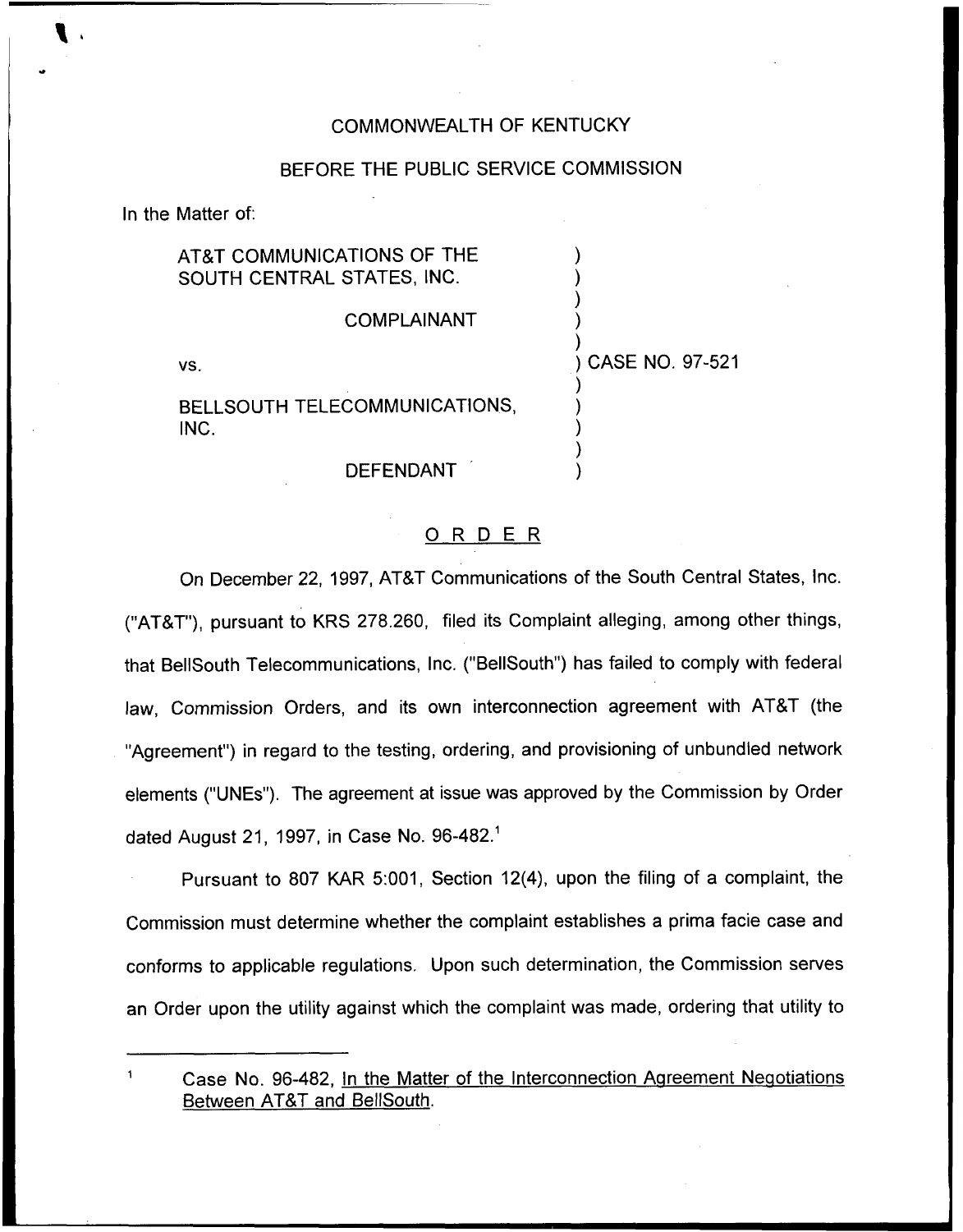satisfy or answer the complaint. The Commission issued such an Order to BeIISouth in this case on January 16, 1998. To date, BellSouth has neither satisfied the complainant nor answered the Complaint. Instead, on February 5, 1998, it filed a motion to dismiss ("BellSouth Motion"), arguing that the relief sought is beyond the Commission's jurisdiction and that, because the parties' agreement provides for alternative dispute resolution, judicial economy mandates dismissal. On February 25, 1998, AT8T filed its response to the motion.

BellSouth's first argument — that the Commission should not hear this case because the Agreement provides for alternate dispute resolution —lacks merit. The Agreement itself makes it clear that alternative dispute resolution is not the exclusive remedy available.<sup>2</sup> Even more to the point, this Commission is charged by statute with overseeing the rates charged and service provided by utilities operating in Kentucky. KRS 278.040. The Commission's jurisdiction over these matters is exclusive. Id. Furthermore, the Telecommunications Act of 1996 has been interpreted to confer upon state commissions the authority to oversee implementation of, and to enforce the terms of, interconnection agreements they approve. Iowa Utilities Bd. v. FCC, 120 F.3d 753, 804 (8th Cir. 1997). Thus, both federal and state law unequivocally empower this Commission to hear this case. Those laws are part of the parties' Agreement. See, e.g., Whitaker v. Louisville Transit Co., Ky., 274 S.W.2d 391, 394 (1954) (law existing at the time a contract is made becomes a part of the contract).

 $\overline{2}$ 

Agreement at 17,  $\P$ 16.1 (discussing "[a] request by a Party to a court or a regulatory authority for interim measures or equitable relief").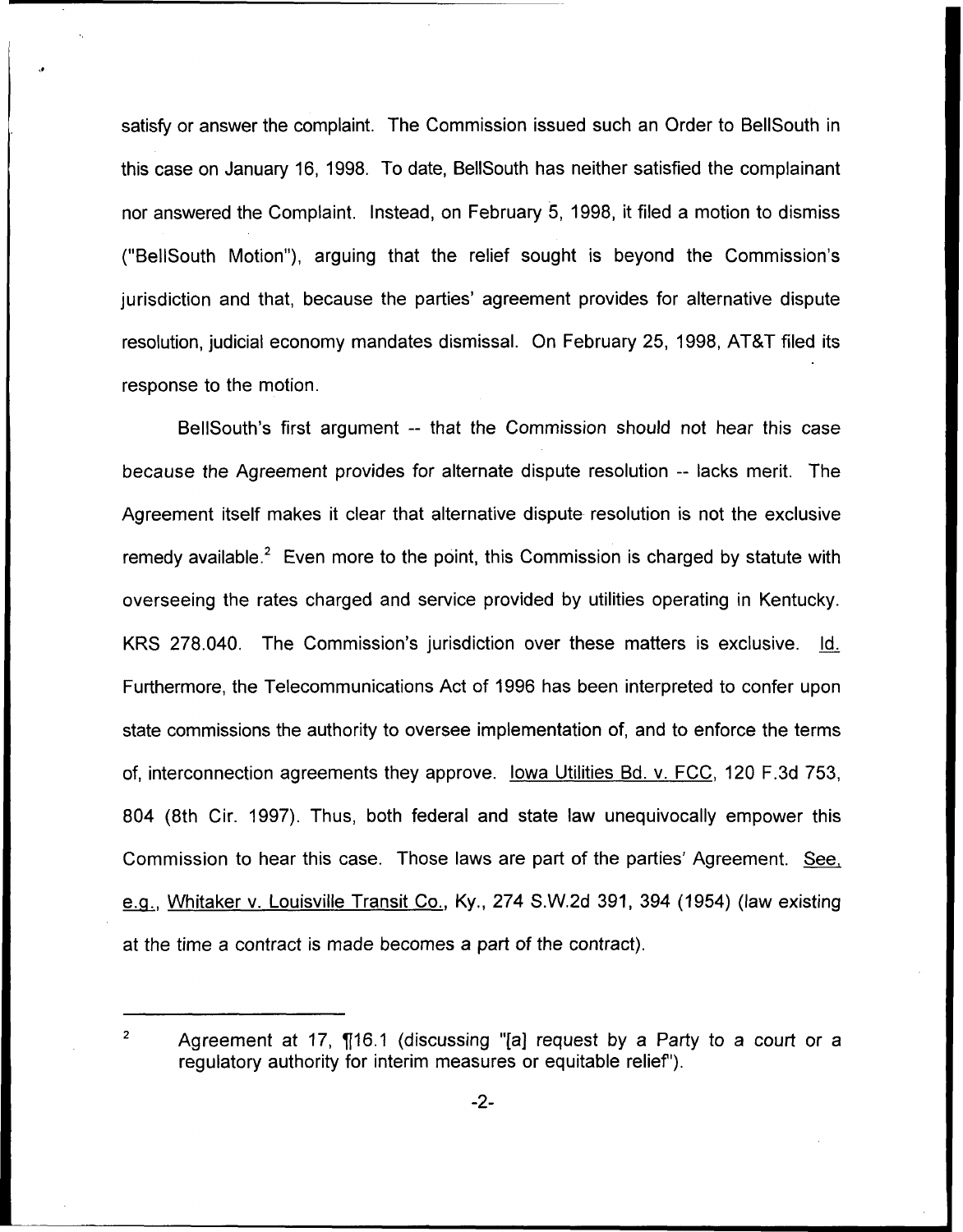BellSouth also asserts that "injunctive relief" and "specific performance," the remedies sought by AT&T, are beyond the Commission's jurisdiction. However, this Commission is empowered by federal law to enforce interconnection agreements it has approved. lowa Utilities Bd., 120 F.3d at 804. In addition, Kentucky law states that this Commission may "require [utilities] to conform to the laws of this state, and to all reasonable rules, regulations and orders of the Commission not contrary to law." KRS 278.040(3). See also KRS 278.260 (the Commission may enter an order affecting rates or service complained of after a hearing); KRS 278.280 (upon complaint or upon its own motion, the Commission may investigate utility practices and determine "the just, reasonable, safe, proper, adequate or sufficient rules, regulations, practices, equipment, appliances, facilities, service or methods to be observed ... and shall fix the same by its order, rule or regulation"). If willful violations of Commission orders are found, the Commission may, in addition to requiring certain behavior of a utility, also assess penalties pursuant to KRS 278.990.

This Commission has consistently made clear its intention to allow parties to interconnection agreements to avail themselves of the administrative complaint process. For example, in its Orders in Case No. 96-482, the arbitration proceeding concerning this very Agreement, the PSC repeatedly stated that the Commission's complaint proceedings pursuant to KRS 278.260 would be available to resolve disputes arising from implementation of interconnection agreements.<sup>3</sup>

<sup>3</sup> See, e.g., Order dated February 6, 1997, at 23-24 (stating that, if a competing local carrier believes it has been treated discriminatorily by an incumbent, "the complaint process is available"); Id. at 24 (parties "may bring complaints" regarding pricing and restrictions of use of unused transmission media); Id. at 28 ("[s]hould problems arise regarding the quality of service provided, AT8T may bring the matter to the Commission's attention").